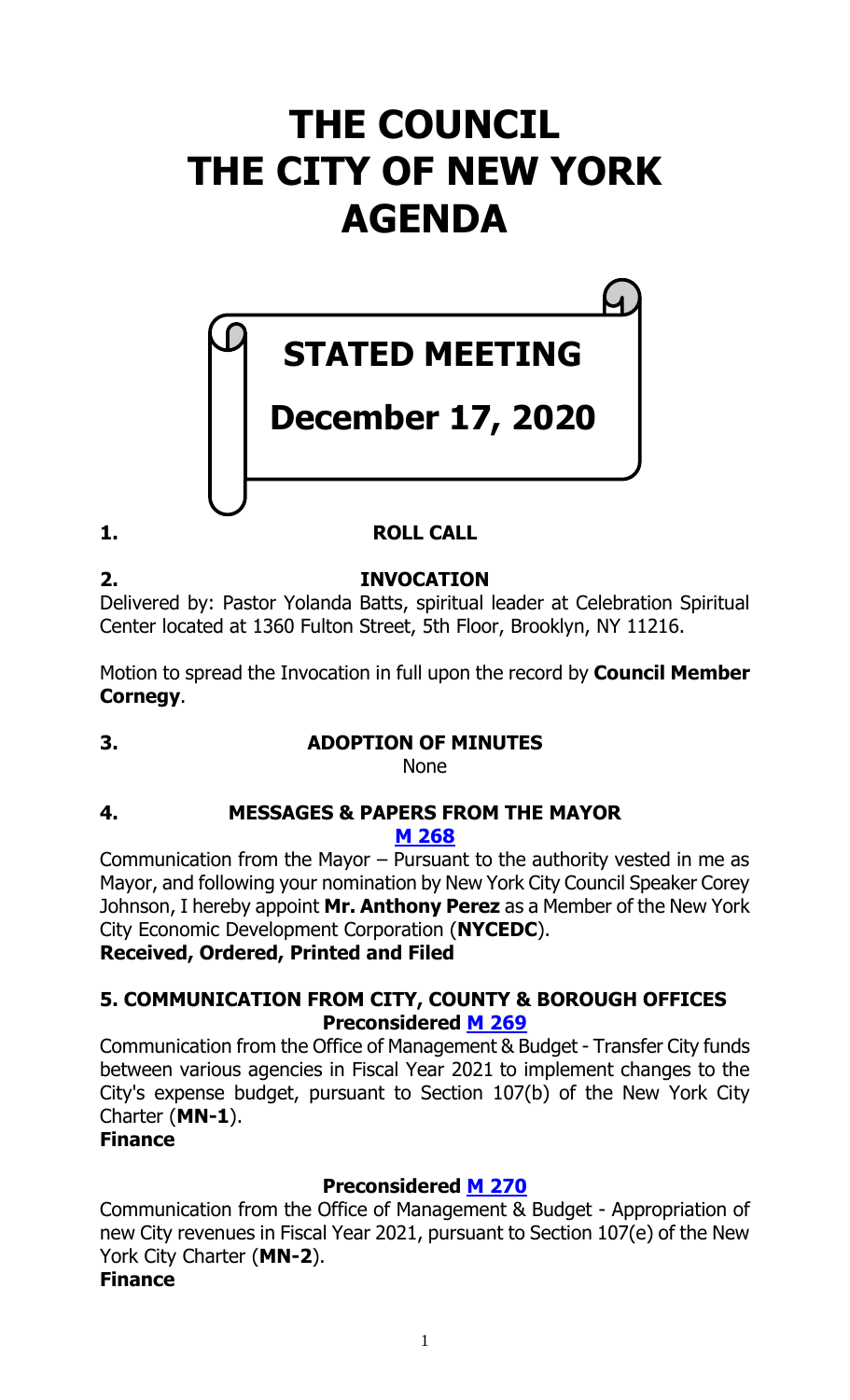# **6. PETITIONS & COMMUNICATIONS**

None

- **7. LAND USE CALL-UPS** None
- **8. COMMUNICATION FROM THE SPEAKER**
- **9. DISCUSSION OF GENERAL ORDERS**
- **10. REPORT OF SPECIAL COMMITTEES** None

#### **11. REPORTS OF STANDING COMMITTEES Report of the Committee on Civil Service and Labor [Int 1396-A](https://legistar.council.nyc.gov/LegislationDetail.aspx?ID=3860321&GUID=76C5427B-7B33-4E55-AA73-37345B8ABEEF&Options=&Search=)**

An Amended Local Law to amend the administrative code of the city of New York, in relation to fast food employee layoffs.

# **Amended and Coupled on GO**

# **[Int 1415-A](https://legistar.council.nyc.gov/LegislationDetail.aspx?ID=3860317&GUID=F97F44AA-CCC8-470B-998E-C3C35A5C0717&Options=&Search=)**

An Amended Local Law to amend the administrative code of the city of New York, in relation to wrongful discharge of fast food employees.

# **Amended and Coupled on GO**

# **Report of the Committee on Education [Int 2058-A](https://legistar.council.nyc.gov/LegislationDetail.aspx?ID=4624883&GUID=69F6CEA9-90FA-499D-A163-D4A44C9CCEF0&Options=&Search=)**

An Amended Local Law in relation to requiring the department of education to report on remote learning attendance.

# **Amended and Coupled on GO**

# **[Int 2104-A](https://legistar.council.nyc.gov/LegislationDetail.aspx?ID=4648616&GUID=5D496772-4A1C-41FC-A5BB-ACB3B75C79B8&Options=&Search=)**

An Amended Local Law in relation to requiring the department of education to report on metrics regarding remote learning during the COVID-19 pandemic. **Amended and Coupled on GO**

# **Report of the Committee on Finance Preconsidered [Res 1509](https://legistar.council.nyc.gov/LegislationDetail.aspx?ID=4734781&GUID=6A24740F-A35B-4D0E-914A-6F5A15A438B7&Options=ID|Text|&Search=)**

Resolution approving the new designation and changes in the designation of certain organizations to receive funding in the Expense Budget. **Coupled on GO**

# **Preconsidered M [269](https://legistar.council.nyc.gov/LegislationDetail.aspx?ID=4734953&GUID=1098C6FC-DA5B-4A5E-AF0C-69913F3C0AFA&Options=ID|Text|&Search=) & Res [1513](https://legistar.council.nyc.gov/LegislationDetail.aspx?ID=4735647&GUID=D8EE7244-56C7-4A44-ADD8-1C7AE2DF1DBF&Options=ID|Text|&Search=)**

Communication from the Office of Management & Budget - Transfer City funds between various agencies in Fiscal Year 2021 to implement changes to the City's expense budget, pursuant to Section 107(b) of the New York City Charter (**MN-1**).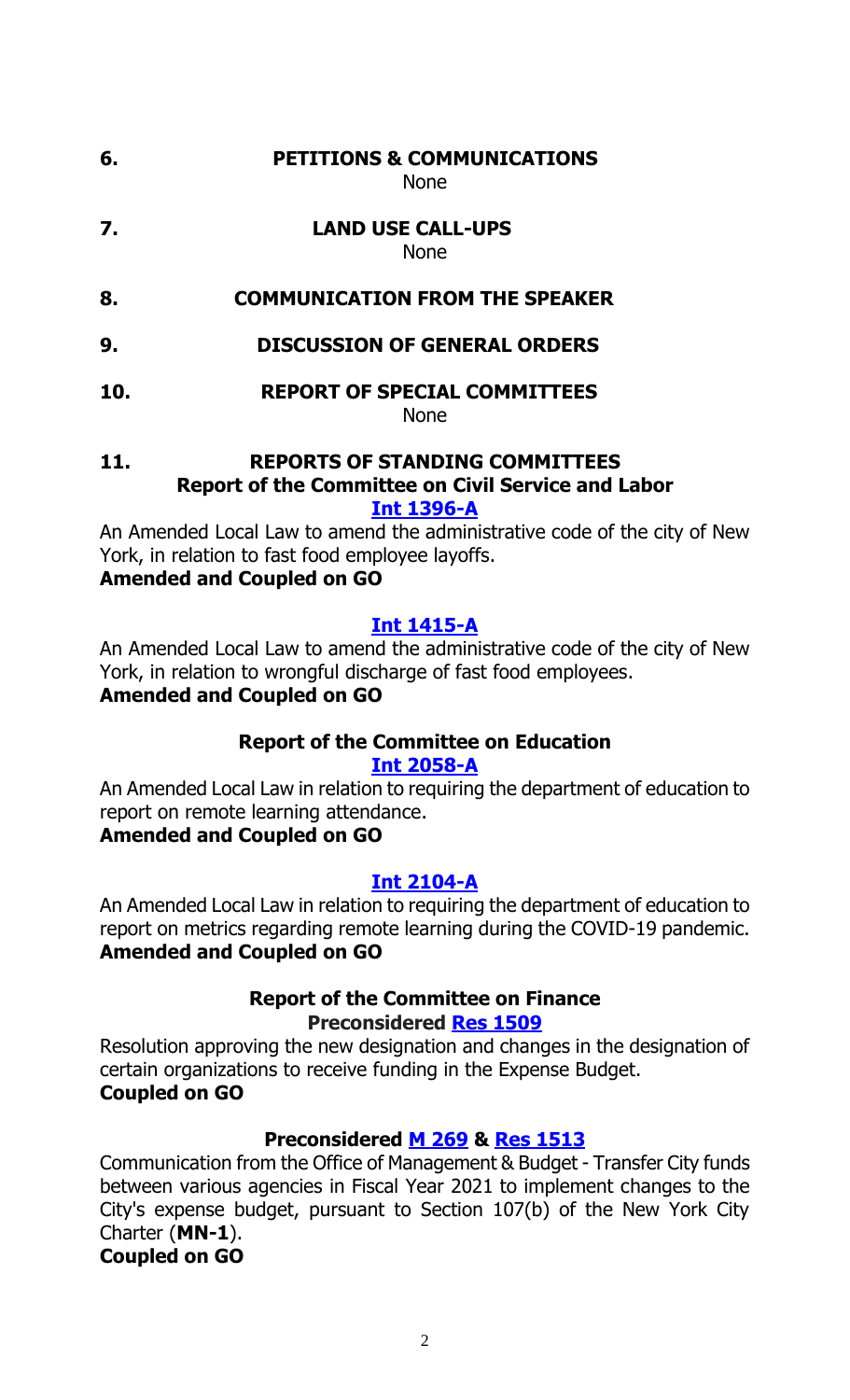#### **Preconsidered M [270](https://legistar.council.nyc.gov/LegislationDetail.aspx?ID=4734954&GUID=9B9711AD-F9A4-4ACF-B765-4D3F5E2598C0&Options=ID|Text|&Search=) & Res [1514](https://legistar.council.nyc.gov/LegislationDetail.aspx?ID=4735648&GUID=8655FAE3-D18D-44E5-9221-D954B14EBA93&Options=ID|Text|&Search=)**

Communication from the Office of Management & Budget - Appropriation of new City revenues in Fiscal Year 2021, pursuant to Section 107(e) of the New York City Charter (**MN-2**).

# **Coupled on GO**

# **Preconsidered [L.U.](https://legistar.council.nyc.gov/LegislationDetail.aspx?ID=4734782&GUID=2B65A1E1-DFFF-4614-BE27-15BA3F5FCD76&Options=ID|Text|&Search=) 709 & Res [1515](https://legistar.council.nyc.gov/LegislationDetail.aspx?ID=4735645&GUID=449A69F1-FFCE-4CAE-B457-347FF84A6DF0&Options=ID|Text|&Search=)**

Ridgewood Bushwick 203K, Block 3173, Lots 1 and 22; Block 3177, Lots 12 and 13; Block 3186, Lot 47; Block 3197, Lot 11; Block 3217, Lot 18; Block 3219, Lots 21 and 47; Block 3246, Lot 16; Block 3257, Lot 43; Block 3289, Lot 19; Block 3297, Lot 51; Block 3301, Lot 5; Block 3326, Lot 34; Block 3393, Lot 43; Block 3441, Lot 5; Brooklyn, Community District No. 4, Council Districts 34 and 37.

#### **Coupled on GO**

# **Preconsidered [L.U.](https://legistar.council.nyc.gov/LegislationDetail.aspx?ID=4734792&GUID=93CEA46A-B8DF-40FE-889D-3984E333664E&Options=ID|Text|&Search=) 710 & Res [1516](https://legistar.council.nyc.gov/LegislationDetail.aspx?ID=4735646&GUID=42C2CEA4-8BEE-4A6F-ACF4-2D75F87BD27D&Options=ID|Text|&Search=)**

Scheuer House of Brighton Beach, Block 8693, Lot 12; Brooklyn, Community District No. 13, Council District 48.

### **Coupled on GO**

#### **Report of the Committee on Housing and Buildings [Int 2151-B](https://legistar.council.nyc.gov/LegislationDetail.aspx?ID=4699474&GUID=E1511C69-A093-4668-9539-6F72616D9901&Options=&Search=)**

An Amended Local Law in relation to extending the deadlines for inspection and correction of building gas piping systems in certain community districts. **Amended and Coupled on GO**

#### **[Int 2171-A](https://legistar.council.nyc.gov/LegislationDetail.aspx?ID=4706874&GUID=8E228374-9944-44E0-A849-897B353BFC48&Options=&Search=)**

An Amended Local Law to amend the administrative code of the city of New York and the New York city building code, in relation to the date by which carbon monoxide detectors are required to be installed in commercial spaces. **Amended and Coupled on GO**

# **Report of the Committee on Land Use**

# **Res [1445-A](https://legistar.council.nyc.gov/LegislationDetail.aspx?ID=4658697&GUID=1B1FC91C-7AF8-4D79-8E6D-BF665CA0B6E3&Options=&Search=)**

An Amended Authorizing resolution submitted by the Mayor pursuant to Section 363 of the Charter for the granting of franchises for the provision of telecommunications services.

#### **Amended and Coupled on GO**

# **[L.U.](https://legistar.council.nyc.gov/LegislationDetail.aspx?ID=4697123&GUID=F799028D-7200-4A6D-B498-914821B2A6D2&Options=&Search=) 693 & Res [1517](https://legistar.council.nyc.gov/LegislationDetail.aspx?ID=4735260&GUID=7E1C25C1-8A84-4E2E-8722-843C67CF9CCF&Options=ID|Text|&Search=)**

Application No. **C 200155 HAK** (**DeKalb Commons**) submitted by the Department of Housing Preservation and Development (HPD) pursuant to Article 16 of the General Municipal Law of New York State for the designation of an Urban Development Action Area and Urban Development Action Area Project for such area, and pursuant to Section 197-c of the New York City Charter for the disposition of such property to a developer to be selected by HPD, for property located at 633-639 DeKalb Avenue (Block 1774, Lots 74, 75, 76 and 77), 648-654 DeKalb Avenue (Block 1779, Lots 22, 24 and 26), 1187 Fulton Street (Block 2000, Lot 43), Borough of Brooklyn, Community District 3, Council District 36.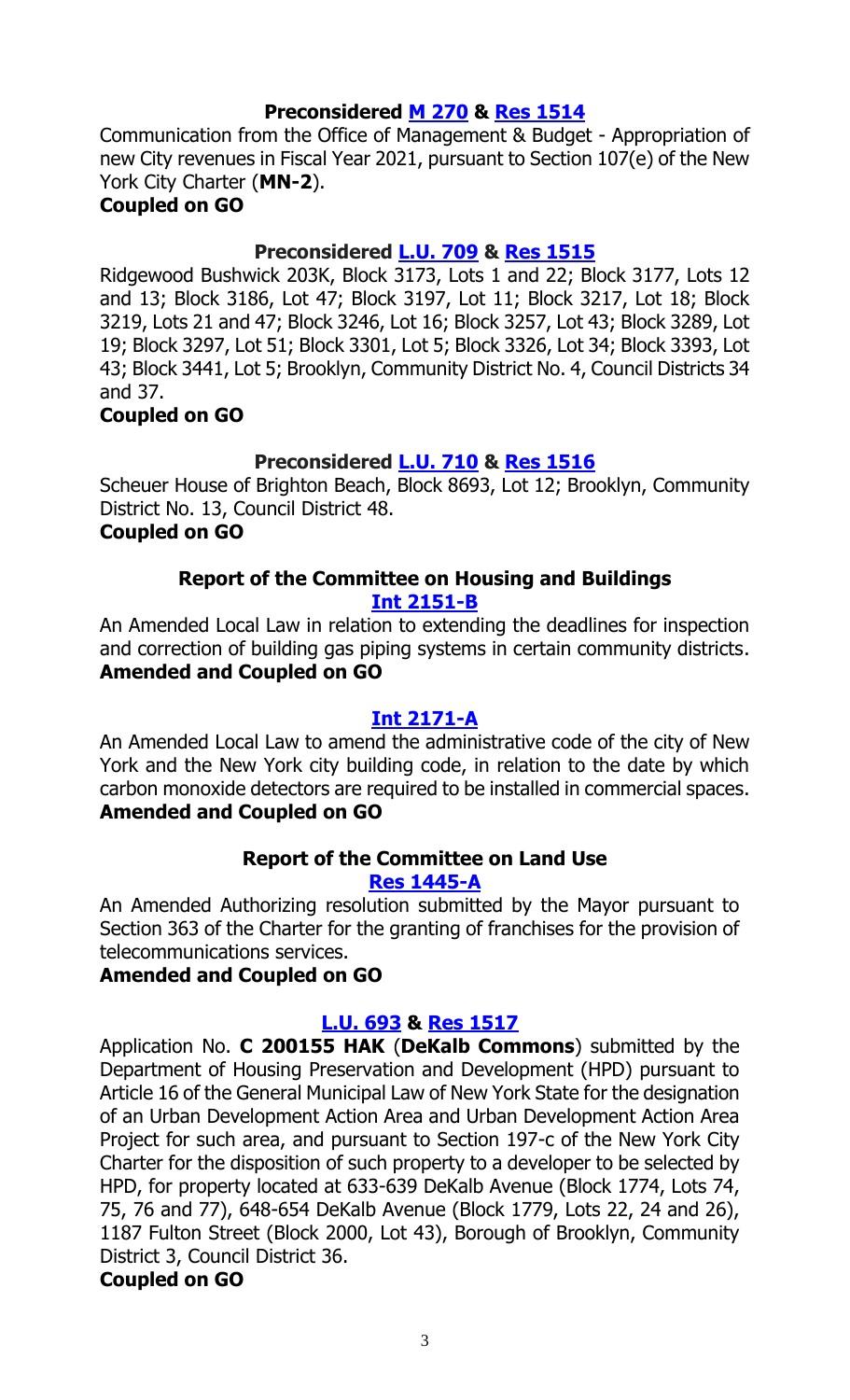#### **[L.U.](https://legistar.council.nyc.gov/LegislationDetail.aspx?ID=4707465&GUID=6DA09362-C486-4A56-A854-74495329F977&Options=&Search=) 703 & Res [1518](https://legistar.council.nyc.gov/LegislationDetail.aspx?ID=4735261&GUID=F6B7ADF3-0494-49B1-96BA-9A75A53559F5&Options=ID|Text|&Search=)**

Application No. **20215007 HIQ** (**N 210188 HIQ**) submitted pursuant to Section 3020 of the New York City Charter and Section 25-303 of the Administrative Code of the City of New York for approval of the by the Landmarks Preservation Commission's designation of Public School 48 (now P75Q at P.S. 48, The Robert E. Peary School) (Tax Map Block 10144, Lot 42), as an historic landmark (DL-519/LP-2646), Borough of Queens, Council District 28, Community District 12.

#### **Coupled on GO**

#### **[L.U.](https://legistar.council.nyc.gov/LegislationDetail.aspx?ID=4707466&GUID=FA59A393-F4E4-4992-8B50-9A1311D19338&Options=&Search=) 704 & Res [1519](https://legistar.council.nyc.gov/LegislationDetail.aspx?ID=4735262&GUID=97143AAB-D5B9-438A-8F3A-BFACCBE731F6&Options=ID|Text|&Search=)**

Application No. **20215010 HHK** (**NYC Health & Hospitals/Woodhull II**) submitted by the New York City Health and Hospitals Corporation, pursuant to Section 7385(6) of the HHC Enabling Act, for authorization to lease a parcel of land on the campus of NYC Health and Hospitals/Woodhull in Brooklyn to Comunilife, Inc., to be used for the development of an eight story multifamily residential building with supportive housing, Borough of Brooklyn, Council District 36, Community District 3.

#### **Coupled on GO**

#### **[L.U.](https://legistar.council.nyc.gov/LegislationDetail.aspx?ID=4707467&GUID=6C7FB9DC-E50E-4309-82AA-7E4CE2351D4C&Options=&Search=) 705**

Application No. **C 200086 ZMK** (**1501-1555 60th Street Rezoning**) submitted by 1529-33 60th Street, LLC, pursuant to Sections 197-c and 201 of the New York City Charter for an amendment of the Zoning Map, Section No. 22d, changing from an M1-1 District to an R7A District and establishing within the proposed R7A District a C2-4 District, Borough of Brooklyn, Community District 12, Council District 44.

#### **Approved with Modifications and Referred to the City Planning Commission pursuant to Section 197-(d) of the New York City Charter.**

#### **[L.U.](https://legistar.council.nyc.gov/LegislationDetail.aspx?ID=4707476&GUID=58408616-C22D-4B82-B8D7-654882EAA5D1&Options=&Search=) 706**

Application No. **N 200087 ZRK** (**1501-1555 60th Street Rezoning**) submitted by 1529-33 60th Street, LLC, pursuant to Section 201 of the New York City Charter, for an amendment of the Zoning Resolution of the City of New York, modifying APPENDIX F for the purpose of establishing a Mandatory Inclusionary Housing area, Borough of Brooklyn, Community District 12, Council District 44.

**Approved with Modifications and Referred to the City Planning Commission pursuant to Section 197-(d) of the New York City Charter.**

#### **[L.U. 707](https://legistar.council.nyc.gov/LegislationDetail.aspx?ID=4707477&GUID=EDB49D78-CF8B-40CA-8D09-02D8146C9655&Options=&Search=) & Res [1520](https://legistar.council.nyc.gov/LegislationDetail.aspx?ID=4735265&GUID=0FC047DA-7248-45D4-A53B-0452289B29DA&Options=ID|Text|&Search=)**

Application No. **C 150178 ZMK** (**265 Front Street Rezoning**) submitted by Michael Spinard, pursuant to Sections 197-c and 201 of the New York City Charter for an amendment of the Zoning Map, Section No. 12d, changing from an M1-2 District to an R6A District and establishing within the proposed R6A District a C2-4 District, Borough of Brooklyn, Community District 2, Council District 33.

**Coupled to be Filed Pursuant to Letter of Withdrawal**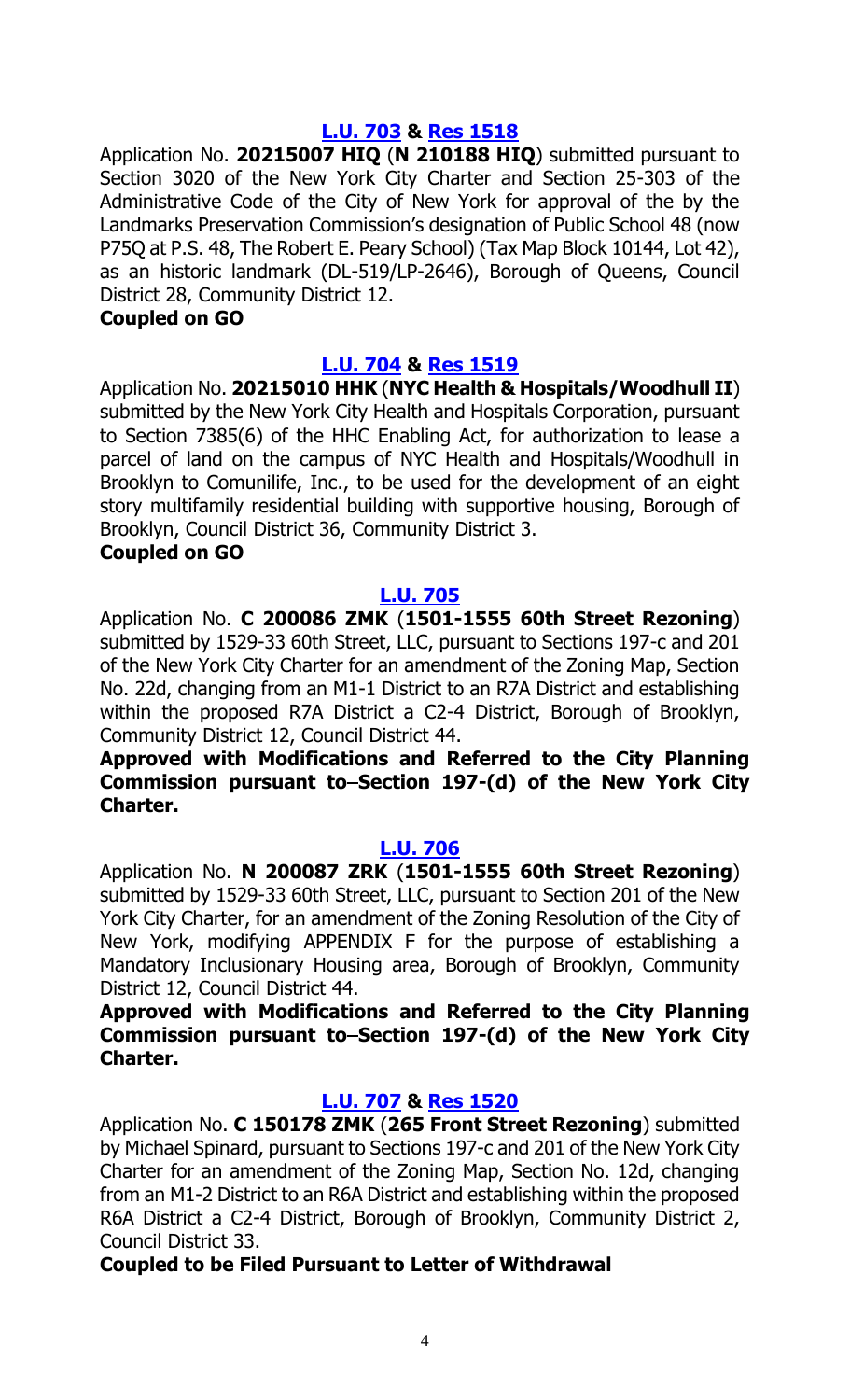# **[L.U.](https://legistar.council.nyc.gov/LegislationDetail.aspx?ID=4707543&GUID=AE2033D6-D73C-4B6B-9424-30CE4D54FEE1&Options=&Search=) 708 & Res [1521](https://legistar.council.nyc.gov/LegislationDetail.aspx?ID=4735266&GUID=265A0743-DDCA-4097-87EA-790B4B66F3E4&Options=ID|Text|&Search=)**

Application No. **N 180178 ZRK** (**265 Front Street Rezoning**) submitted by Michael Spinard, pursuant to Section 201 of the New York City Charter, for an amendment of the Zoning Resolution of the City of New York, modifying APPENDIX F for the purpose of establishing a Mandatory Inclusionary Housing area, Borough of Brooklyn, Community District 2, Council District 33. **Coupled to be Filed Pursuant to Letter of Withdrawal**

#### **Report of the Committee on Oversight and Investigations [Int 1770-A](https://legistar.council.nyc.gov/LegislationDetail.aspx?ID=4196294&GUID=76C69B50-32AF-4089-9D53-3B731116DFA6&Options=&Search=)**

An Amended Local Law to amend the administrative code of the city of New York, in relation to whistleblower protections for individuals subject to alleged adverse personnel actions.

#### **Amended and Coupled on GO**

#### **Report of the Committee on Parks and Recreation Preconsidered Int [2187](https://legistar.council.nyc.gov/LegislationDetail.aspx?ID=4734370&GUID=26BA0E27-8A2A-41E5-BD41-F8BB3CB8384B&Options=ID|Text|&Search=)**

A Local Law in relation to the naming of 92 thoroughfares and public places, Pandit Ramlall Way, Borough of Queens, Henry Clayton Street, Borough of Queens, Little Guyana Avenue, Borough of Queens, Coach Skip Branch Way, Borough of Manhattan, Lou 'Big Lou' Torres Way, Borough of the Bronx, Terence Cardinal Cooke Way, Borough of Manhattan, Police Officer Randolph Holder Way, Borough of Manhattan, Akai Gurley Way, Borough of Brooklyn, MaryLou Cerqua Way, Borough of Staten Island, Clifford Holtermann Way, Borough of Staten Island, Peter Catello Way, Borough of Staten Island, Anthony M. Scarpaci Sr. Way, Borough of Brooklyn, Nilda Velazquez Way, Borough of the Bronx, Five Points, Borough of Manhattan, Bishop Michel White Way, Borough of the Bronx, Lt. Paramedic Edith Elida Torres Way, Borough of Queens, Yusuf Kirriem Hawkins Way, Borough of Brooklyn, Richard Wright Way, Borough of Brooklyn, Melquain Jatelle Anderson Drive, Borough of Brooklyn, Ida B. Wells Plaza, Borough of Brooklyn, Jitu Weusi Plaza, Borough of Brooklyn, Dr. Sam Pinn Way, Borough of Brooklyn, Joe Torres Way, Borough of the Bronx, Janta-Połczyńska Polish Heroes Way, Borough of Queens, Dr. Roy Hastick Sr. Way, Borough of Brooklyn, Bishop Ceacer Gooding Road, Borough of the Bronx, Naimah Bilal Way, Borough of the Bronx, Joanne Webb-Dixon Way, Borough of the Bronx, Brandon Hendricks-Ellison Boulevard, Borough of the Bronx, Daniel C. Cestaro Way, Borough of the Bronx, Beatrice Castiglia Catullo Way, Borough of the Bronx, Joe DeSimone Way, Borough of the Bronx, Lorraine Nugent Way, Borough of the Bronx, 5<sup>th</sup> Bombardment Squadron Memorial Way, Borough of Queens, Council Member Thomas V. Ognibene Way, Borough of Queens, Neir's Tavern Way, Borough of Queens, Detective Jeffrey A. Lee Way, Borough of Queens, Rabbi Dr. Asher Murciano Way, Borough of Queens, Mary Sansone Way, Borough of Brooklyn, Joseph A. Ferris Way, Borough of Brooklyn, Jose A. Perez Way, Borough of Brooklyn, Pete Hamill Way, Borough of Brooklyn, Firefighter John "Jack" Toomey Way, Borough of Brooklyn, St. Raphael of Brooklyn Place, Borough of Brooklyn, Cecil Corbin-Mark Way, Borough of Manhattan, Lewis A. Fidler Way, Borough of Brooklyn, Mary "Mary C" Cali-Dalton Way, Borough of Staten Island, Floyd H. Flake Boulevard, Borough of Queens, David F. Bluford Way, Borough of Queens, Priscilla Carrow Way, Borough of Queens, Lorena Borjas Way, Borough of Queens, Vera E. Thompson Way, Borough of Queens,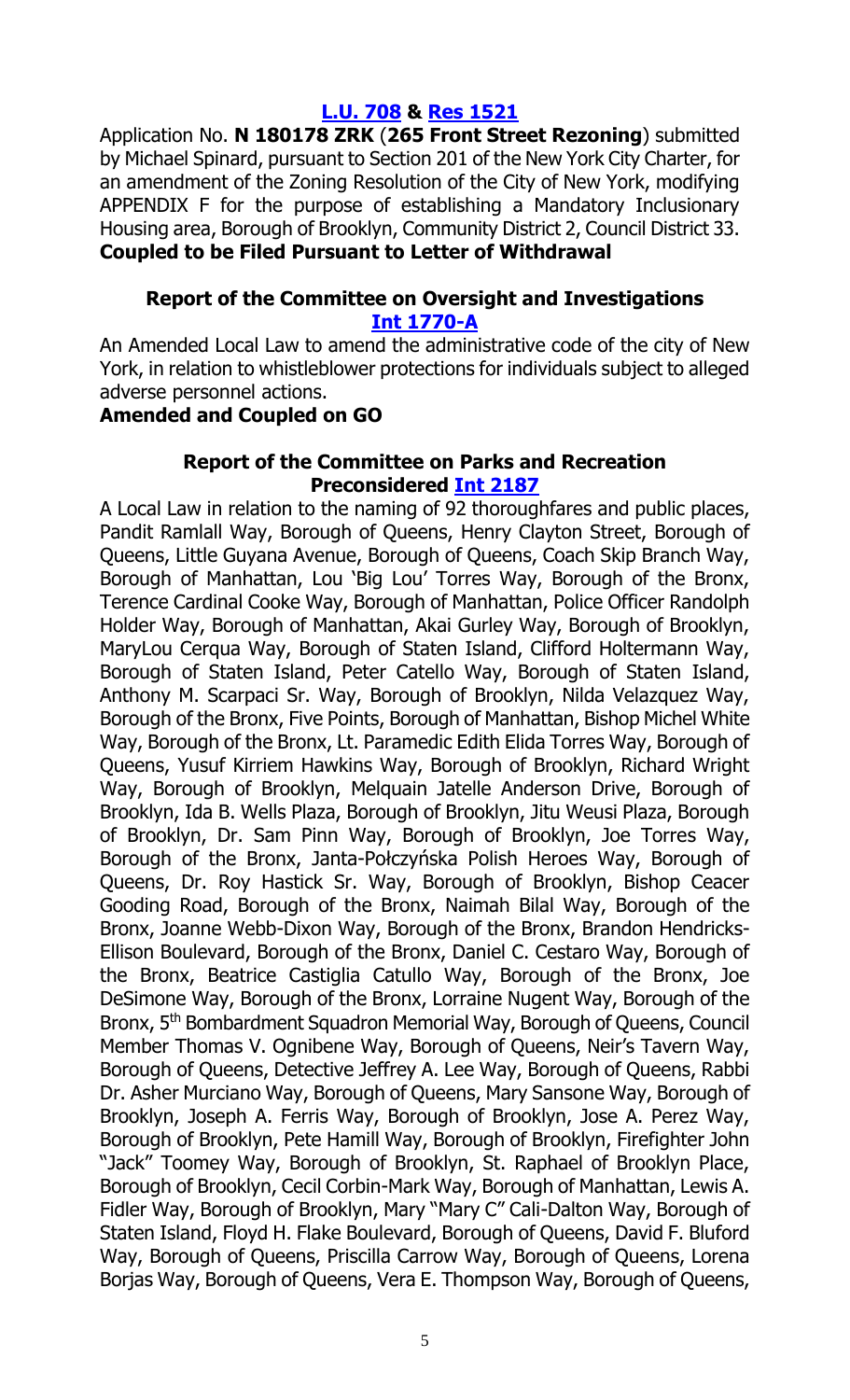Lamont "Big L" Coleman Way, Borough of Manhattan, Calle Frenchie, Borough of Brooklyn, Antoinette Ali-Sanders Way, Borough of Queens, Chanta Howard Way, Borough of Queens, Benjamin Wright Way, Borough of Queens, Jules Taylor Way, Borough of Queens, Harry T. Burleigh Place, Borough of Manhattan, Walther Delgado Way, Borough of Manhattan, Victor Victor Way, Borough of Manhattan, Miguel A. Melenciano Way, Borough of Manhattan, Healthcare Heroes Way, Borough of Manhattan, Hon. Vito J. Titone Way, Borough of Staten Island, Coach John Tobin Corner, Borough of Staten Island, Nurse Patricia Mary Farrington Way, Borough of Staten Island, Educator & Athlete Arnold Obey Way, Borough of Staten Island, Albert "Al" Quinones Way, Borough of the Bronx, Heidi Hynes Way, Borough of the Bronx, Rev. Wendell T. Foster Way, Borough of the Bronx, Union Grove Missionary Baptist Church Way, Borough of the Bronx, Reverend Dr. Henry Bolden Boulevard, Borough of the Bronx, Frederick 'Fred The Godson' Thomas Avenue, Borough of the Bronx, Pastor Marie C. Norwood Way, Borough of the Bronx, Carl Reiner Lane, Borough of the Bronx, Anne Bancroft Way, Borough of the Bronx, Joseph Migliucci Way, Borough of the Bronx, Teitel Brothers Lane, Borough of the Bronx, Cosenza Way, Borough of the Bronx, Madonia Way, Borough of the Bronx, Lawrence Fisk Way, Borough of Brooklyn, Carmela 'Mrs. C' Casamento Way, Borough of Brooklyn, Glenda Cohen Street, Borough of Queens, Msgr. John C. Tosi Way, Borough of Queens, Don McCallian Way, Borough of Queens, George S. Kaufman Way, Borough of Queens, Luis Alvarez Way, Borough of Queens, Tarlach Mac Niallais Way, Borough of Queens, Edward Charles "Whitey" Ford Way, Borough of Queens, Community Leader William L. Taitt Way, Borough of Staten Island, Big Punisher Way, Borough of the Bronx, Pfc. Luke N. Gasparre Way, Borough of Queens and the repeal of section 16 of local law number 158 for the year 2019 and sections 34, 37 and 45 of local law number 26 for the year 2020.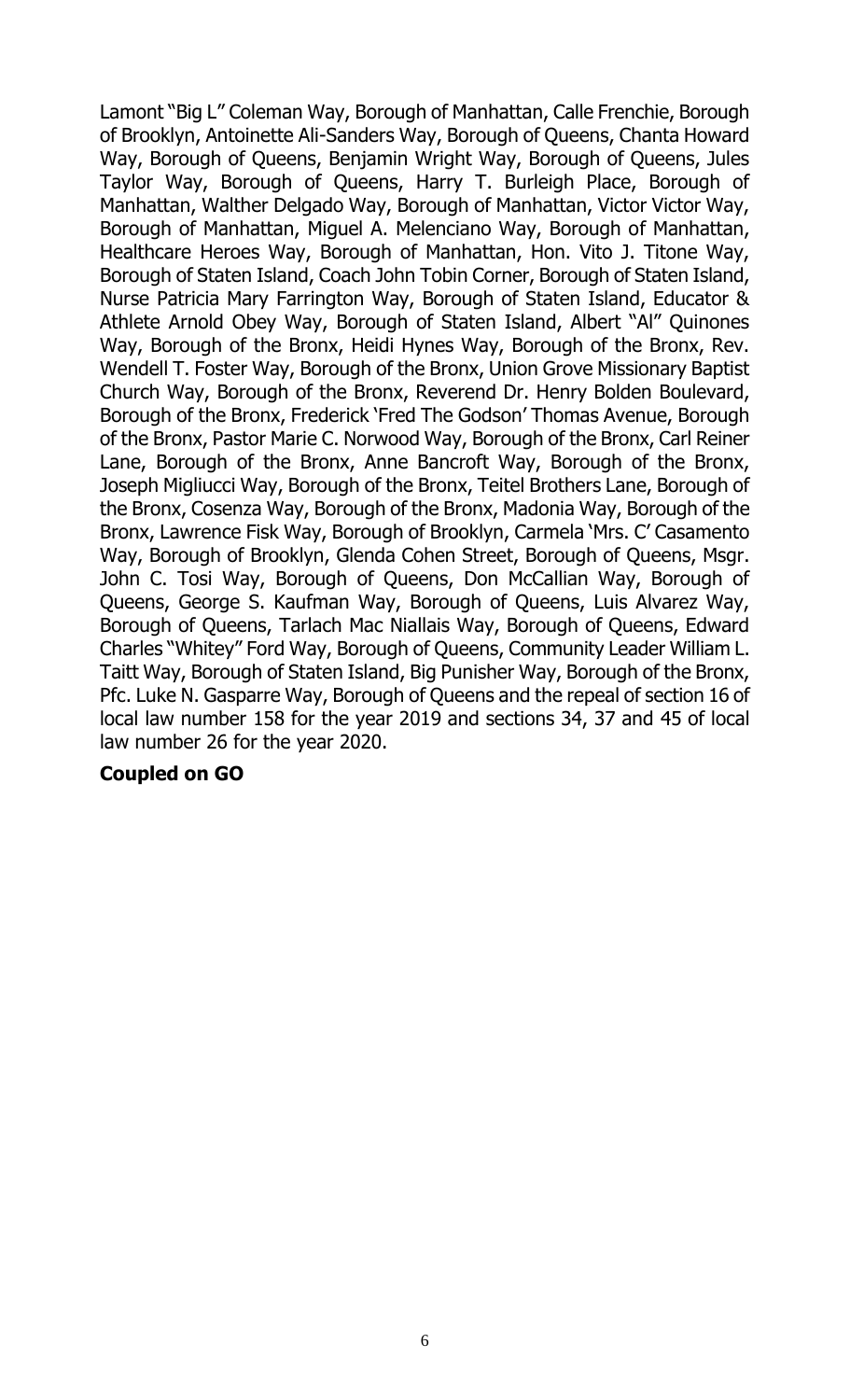# **Report of the Committee on Rules, Privileges and Elections [M 264](https://legistar.council.nyc.gov/LegislationDetail.aspx?ID=4710855&GUID=FF265F57-3786-4F6D-B64D-340F16042DA1&Options=&Search=)**

Report of the Committee on Rules, Privileges and Elections approving the re-appointment of

# **Miguelina Camilo**

As the Bronx County Democratic Commissioner of Elections

The Committee on Rules, Privileges and Elections respectfully reports:

Pursuant to § 3-204 of the *New York State Election Law*, the Committee on Rules, Privileges and Elections, hereby approves the re-appointment by the Council of **Miguelina Camilo** as the Bronx County Democratic Commissioner of Elections to serve a four-year term that begins January 1, 2021 and expires December 31, 2024.

This matter was referred to the Committee on December 10, 2020.

# **Res [1522](https://legistar.council.nyc.gov/LegislationDetail.aspx?ID=4735654&GUID=3B118237-BA4E-41DE-9C42-7201D6F84C1D&Options=ID|Text|&Search=)**

### RESOLUTION APPROVING THE RE-APPOINTMENT BY THE COUNCIL OF **MIGUELINA CAMILO** AS THE BRONX COUNTY DEMOCRATIC COMMISSIONER OF ELECTIONS

By Council Member Koslowitz

RESOLVED, that pursuant to § 3-204 of the New York State Election Law, the Council does hereby approve the re-appointment of **Miguelina Camilo** as the Bronx County Democratic Commissioner of Elections to serve a four-year term that begins January 1, 2021 and expires December 31, 2024.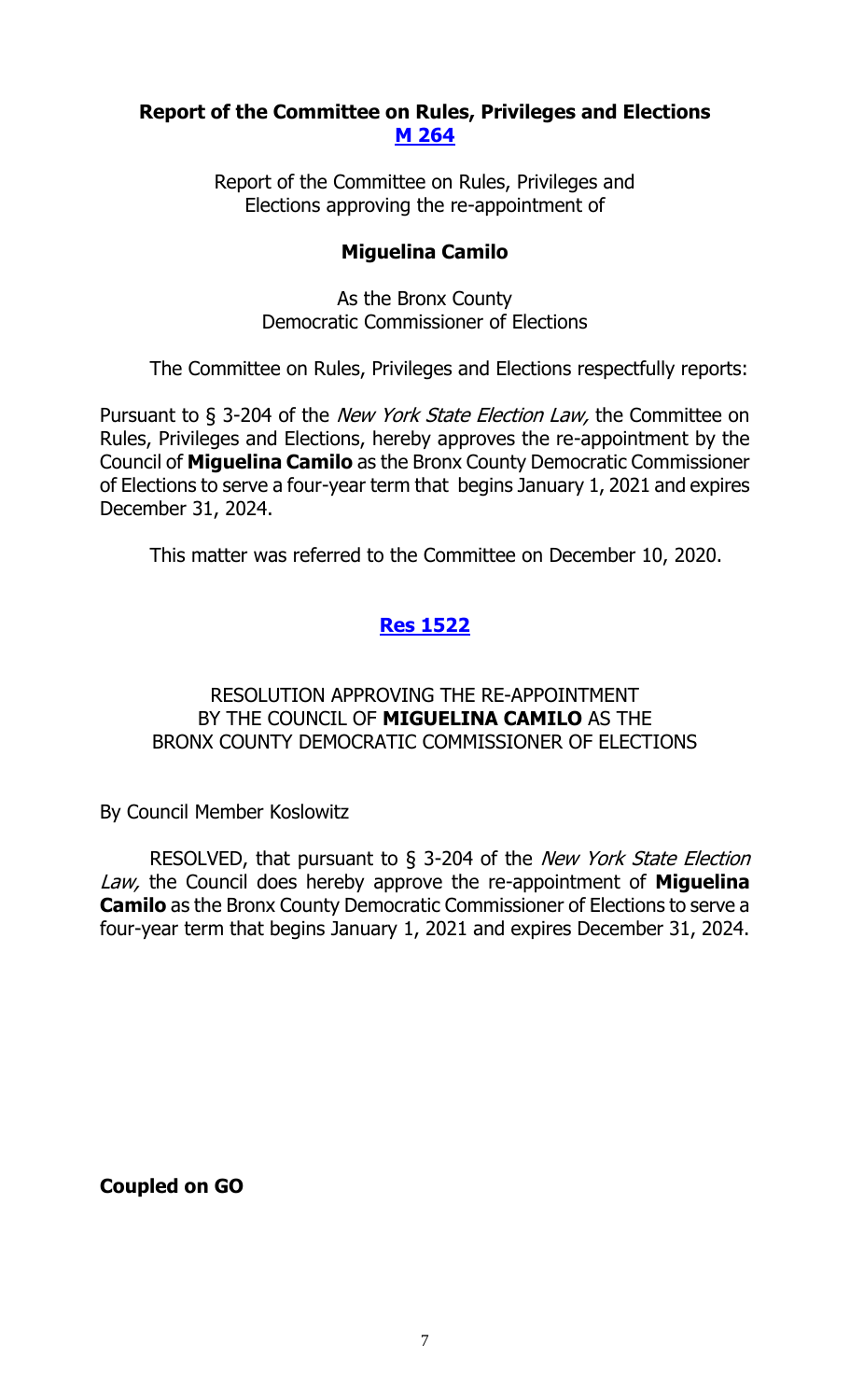### **[M 265](https://legistar.council.nyc.gov/LegislationDetail.aspx?ID=4710856&GUID=7823523D-162F-47B1-A905-46450FC7031A&Options=&Search=)**

Report of the Committee on Rules, Privileges and Elections approving the re-appointment of

#### **Patricia Anne Taylor Carsel**

As the Richmond County Democratic Commissioner of Elections

The Committee on Rules, Privileges and Elections respectfully reports:

Pursuant to § 3-204 of the *New York State Election Law*, the Committee on Rules, Privileges and Elections, hereby approves the re-appointment by the Council of **Patricia Anne Taylor Carsel** as the Richmond County Democratic Commissioner of Elections to serve a four-year term that begins January 1, 2021 and expires December 31, 2024.

This matter was referred to the Committee on December 10, 2020.

# **Res [1523](https://legistar.council.nyc.gov/LegislationDetail.aspx?ID=4735655&GUID=D639474C-0820-49BB-87A0-D60AF85849C5&Options=ID|Text|&Search=)**

#### RESOLUTION APPROVING THE RE-APPOINTMENT BY THE COUNCIL OF **PATRICIA ANNE TAYLOR CARSEL** AS THE RICHMOND COUNTY DEMOCRATIC COMMISSIONER OF ELECTIONS

By Council Member Koslowitz

RESOLVED, that pursuant to § 3-204 of the New York State Election Law, the Council does hereby approve the re-appointment of **Patricia Anne Taylor Carsel** as the Richmond County Democratic Commissioner of Elections to serve a four-year term that begins January 1, 2021 and expires December 31, 2024.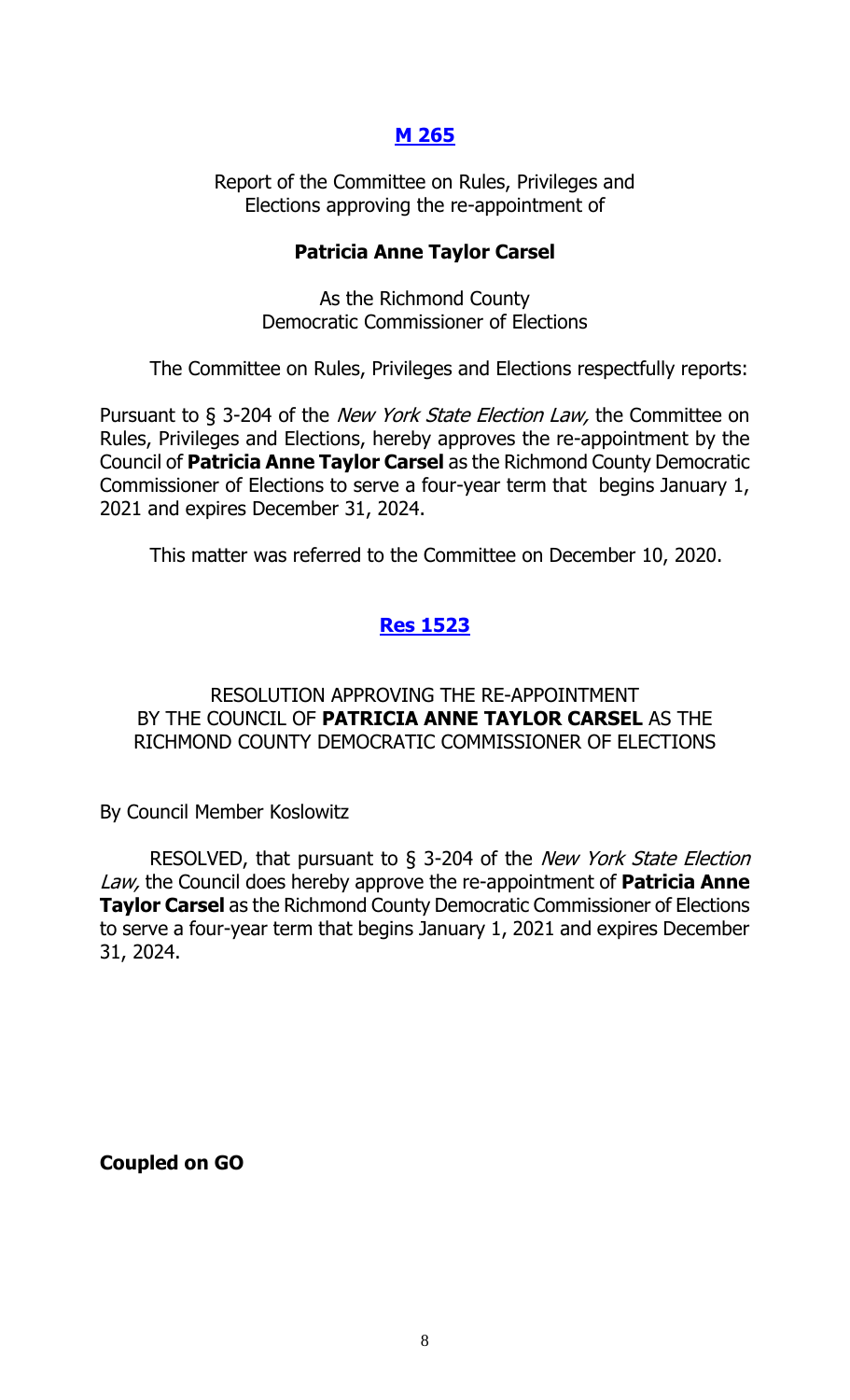# **[M 266](https://legistar.council.nyc.gov/LegislationDetail.aspx?ID=4710857&GUID=278574DD-AE58-4F7A-BCAE-0D3DF35689F6&Options=&Search=)**

Report of the Committee on Rules, Privileges and Elections approving the re-appointment of

#### **Tiffany Townsend**

As the New York County Democratic Commissioner of Elections

The Committee on Rules, Privileges and Elections respectfully reports:

Pursuant to § 3-204 of the *New York State Election Law*, the Committee on Rules, Privileges and Elections, hereby approves the re-appointment by the Council of **Tiffany Townsend** as the New York County Democratic Commissioner of Elections to serve a four-year term that begins January 1, 2021 and expires December 31, 2024.

This matter was referred to the Committee on December 10, 2020.

# **Res [1524](https://legistar.council.nyc.gov/LegislationDetail.aspx?ID=4735656&GUID=AC2B3FF1-D367-434A-A5CA-1EBA90E223F1&Options=ID|Text|&Search=)**

#### RESOLUTION APPROVING THE RE-APPOINTMENT BY THE COUNCIL OF **TIFFANY TOWNSEND** AS THE NEW YORK COUNTY DEMOCRATIC COMMISSIONER OF ELECTIONS

By Council Member Koslowitz

RESOLVED, that pursuant to § 3-204 of the New York State Election Law, the Council does hereby approve the re-appointment of **Tiffany Townsend** as the New York County Democratic Commissioner of Elections to serve a four-year term that begins January 1, 2021 and expires December 31, 2024.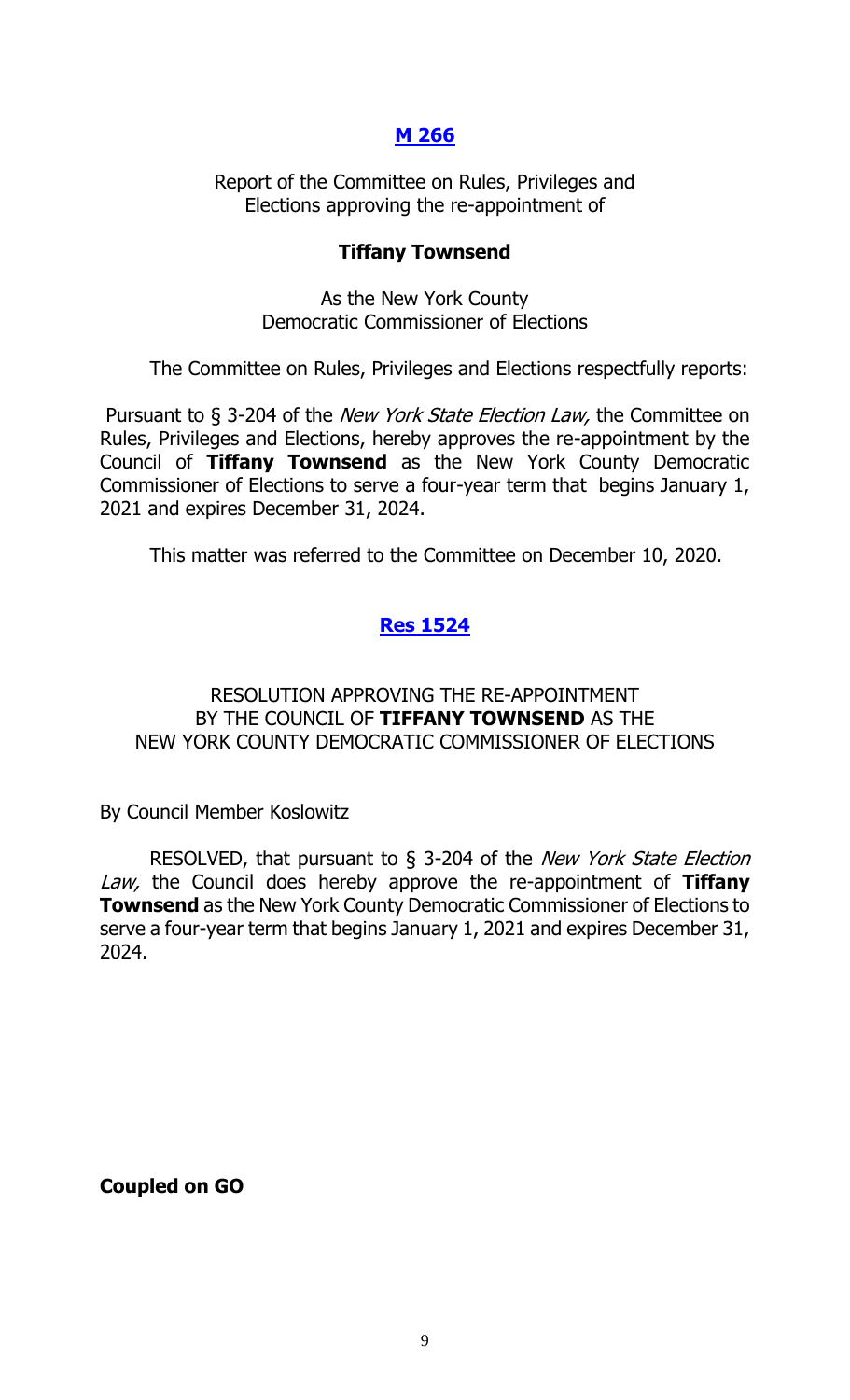#### **12. GENERAL ORDER CALENDAR [LU 696](https://legistar.council.nyc.gov/LegislationDetail.aspx?ID=4697127&GUID=38BC64F1-EB4B-40E6-8B7C-DC3430B03C14&Options=&Search=) & Res [1525](https://legistar.council.nyc.gov/LegislationDetail.aspx?ID=4726982&GUID=47C0EF00-8447-4819-BDD5-79A6CABEC753&Options=ID|Text|&Search=)**

Application No. **C 200092 ZMK** (**312 Coney Island Avenue Rezoning**) submitted by 312 Coney Island Avenue, LLC, pursuant to Sections 197-c and 201 of the New York City Charter for the amendment of the Zoning Map, Section No. 16d, changing from a C8-2 District to an R8A District and establishing within the proposed R8A District a C2-4 District, Borough of Brooklyn, Community District 7, Council District 39.

#### **Coupled on GO**

# **[LU 697](https://legistar.council.nyc.gov/LegislationDetail.aspx?ID=4697128&GUID=0EBA3D95-E1E7-4188-90F4-1FD2DC22FCCA&Options=&Search=) & Res [1526](https://legistar.council.nyc.gov/LegislationDetail.aspx?ID=4726983&GUID=B94734A3-21B7-422D-9A98-64608DC21348&Options=ID|Text|&Search=)**

Application No**. N 200093 ZRK** (**312 Coney Island Avenue Rezoning**) submitted by 312 Coney Island Avenue, LLC, pursuant to Section 201 of the New York City Charter, for an amendment of the Zoning Resolution of the City of New York, modifying bulk regulations for a portion of the Special Ocean Parkway District and modifying APPENDIX F for the purpose of establishing a Mandatory Inclusionary Housing area, Borough of Brooklyn, Community District 7, Council District 39.

# **Coupled on GO**

# **[LU 698](https://legistar.council.nyc.gov/LegislationDetail.aspx?ID=4699458&GUID=E992893A-3069-451C-B074-A7A226826833&Options=&Search=) & Res [1527](https://legistar.council.nyc.gov/LegislationDetail.aspx?ID=4726984&GUID=FDB178F9-EFFA-40D1-9506-7BA4972C5A5B&Options=ID|Text|&Search=)**

Application No. **C 200094 ZSK** (**312 Coney Island Avenue Rezoning**) submitted by 312 Coney Island Avenue, LLC pursuant to Sections 197-c and 201 of the New York City Charter for the grant of a special permit pursuant to Section 74-533 of the Zoning Resolution to modify the requirements of Section 25-23 (Requirements Where Group Parking Facilities Are Provided) to waive all required accessory parking, in connection with a proposed mixed-use development on property located at 312 Coney Island Avenue (Block 5322, Lots 10 & 20), in Borough of Brooklyn, Community District 7, Council District 39.

# **Coupled on GO**

# **COUPLED ON GENERAL ORDER CALENDAR**

**Civil Service and Labor**

**[Int 1396-A](https://legistar.council.nyc.gov/LegislationDetail.aspx?ID=3860321&GUID=76C5427B-7B33-4E55-AA73-37345B8ABEEF&Options=&Search=)** - Fast food employee layoffs. **A and GO [Int 1415-A](https://legistar.council.nyc.gov/LegislationDetail.aspx?ID=3860317&GUID=F97F44AA-CCC8-470B-998E-C3C35A5C0717&Options=&Search=)** - Wrongful discharge of fast food employees. **A and GO**

#### **Education**

**[Int 2058-A](https://legistar.council.nyc.gov/LegislationDetail.aspx?ID=4624883&GUID=69F6CEA9-90FA-499D-A163-D4A44C9CCEF0&Options=&Search=)** - Education to report on remote learning attendance. **A and GO [Int 2104-A](https://legistar.council.nyc.gov/LegislationDetail.aspx?ID=4648616&GUID=5D496772-4A1C-41FC-A5BB-ACB3B75C79B8&Options=&Search=)** - Report on metrics regarding remote learning during the COVID-19 pandemic. **A and GO**

#### **Finance**

**Preconsidered [Res 1509](https://legistar.council.nyc.gov/LegislationDetail.aspx?ID=4734781&GUID=6A24740F-A35B-4D0E-914A-6F5A15A438B7&Options=ID|Text|&Search=)** - Designation of certain organizations to receive funding in the Expense Budget. **GO**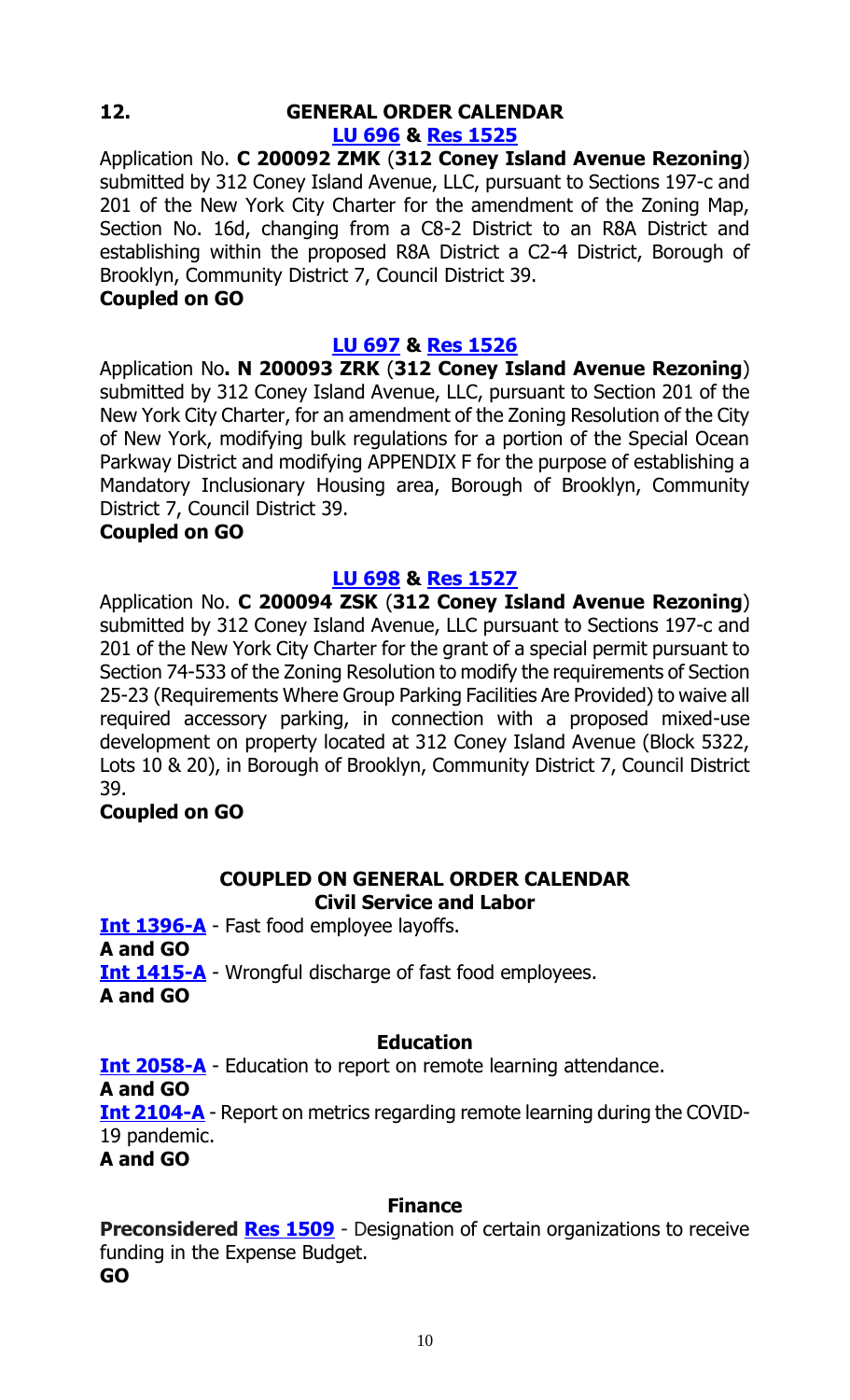**Preconsidered M [269](https://legistar.council.nyc.gov/LegislationDetail.aspx?ID=4734953&GUID=1098C6FC-DA5B-4A5E-AF0C-69913F3C0AFA&Options=ID|Text|&Search=) & Res [1513](https://legistar.council.nyc.gov/LegislationDetail.aspx?ID=4735647&GUID=D8EE7244-56C7-4A44-ADD8-1C7AE2DF1DBF&Options=ID|Text|&Search=)** - Transfer City funds between various agencies in Fiscal Year 2021 to implement changes to the City's expense budget, (**MN-1**).

**GO**

**Preconsidered M [270](https://legistar.council.nyc.gov/LegislationDetail.aspx?ID=4734954&GUID=9B9711AD-F9A4-4ACF-B765-4D3F5E2598C0&Options=ID|Text|&Search=) & Res [1514](https://legistar.council.nyc.gov/LegislationDetail.aspx?ID=4735648&GUID=8655FAE3-D18D-44E5-9221-D954B14EBA93&Options=ID|Text|&Search=)** - Appropriation of new City revenues in Fiscal Year 2021, (**MN-2**).

**GO**

**Preconsidered [L.U.](https://legistar.council.nyc.gov/LegislationDetail.aspx?ID=4734782&GUID=2B65A1E1-DFFF-4614-BE27-15BA3F5FCD76&Options=ID|Text|&Search=) 709 & Res [1515](https://legistar.council.nyc.gov/LegislationDetail.aspx?ID=4735645&GUID=449A69F1-FFCE-4CAE-B457-347FF84A6DF0&Options=ID|Text|&Search=)** - Ridgewood Bushwick Brooklyn, Community District No. 4, Council Districts 34 and 37.

**GO**

**Preconsidered [L.U.](https://legistar.council.nyc.gov/LegislationDetail.aspx?ID=4734792&GUID=93CEA46A-B8DF-40FE-889D-3984E333664E&Options=ID|Text|&Search=) 710 & Res [1516](https://legistar.council.nyc.gov/LegislationDetail.aspx?ID=4735646&GUID=42C2CEA4-8BEE-4A6F-ACF4-2D75F87BD27D&Options=ID|Text|&Search=)** - Scheuer House of Brighton Beach, Brooklyn, Community District No. 13, Council District 48. **GO**

# **Housing and Buildings**

**[Int 2151-B](https://legistar.council.nyc.gov/LegislationDetail.aspx?ID=4699474&GUID=E1511C69-A093-4668-9539-6F72616D9901&Options=&Search=)** - Extending the deadlines for inspection and correction of building gas piping systems in certain community districts.

**A and GO**

**[Int 2171-A](https://legistar.council.nyc.gov/LegislationDetail.aspx?ID=4706874&GUID=8E228374-9944-44E0-A849-897B353BFC48&Options=&Search=)** - Date by which carbon monoxide detectors are required to be installed in commercial spaces.

**A and GO**

# **Land Use**

**[Res 1445-A](https://legistar.council.nyc.gov/LegislationDetail.aspx?ID=4658697&GUID=1B1FC91C-7AF8-4D79-8E6D-BF665CA0B6E3&Options=&Search=)** - Granting of franchises for the provision of telecommunications services.

**A and GO**

**[L.U. 693](https://legistar.council.nyc.gov/LegislationDetail.aspx?ID=4697123&GUID=F799028D-7200-4A6D-B498-914821B2A6D2&Options=&Search=) & [Res 1517](https://legistar.council.nyc.gov/LegislationDetail.aspx?ID=4735260&GUID=7E1C25C1-8A84-4E2E-8722-843C67CF9CCF&Options=ID|Text|&Search=)** - App. **C 200155 HAK** (**DeKalb Commons**) Borough of Brooklyn, Community District 3, Council District 36.

**GO**

**[L.U. 703](https://legistar.council.nyc.gov/LegislationDetail.aspx?ID=4707465&GUID=6DA09362-C486-4A56-A854-74495329F977&Options=&Search=) & [Res 1518](https://legistar.council.nyc.gov/LegislationDetail.aspx?ID=4735261&GUID=F6B7ADF3-0494-49B1-96BA-9A75A53559F5&Options=ID|Text|&Search=)** - App. **20215007 HIQ** (**N 210188 HIQ**) Borough of Queens, Council District 28, Community District 12.

**GO**

**[L.U. 704](https://legistar.council.nyc.gov/LegislationDetail.aspx?ID=4707466&GUID=FA59A393-F4E4-4992-8B50-9A1311D19338&Options=&Search=) & [Res 1519](https://legistar.council.nyc.gov/LegislationDetail.aspx?ID=4735262&GUID=97143AAB-D5B9-438A-8F3A-BFACCBE731F6&Options=ID|Text|&Search=)** - App. **20215010 HHK** (**NYC Health & Hospitals/Woodhull II**) Borough of Brooklyn, Council District 36, Community District 3.

**GO**

**[L.U. 707](https://legistar.council.nyc.gov/LegislationDetail.aspx?ID=4707477&GUID=EDB49D78-CF8B-40CA-8D09-02D8146C9655&Options=&Search=) & [Res 1520](https://legistar.council.nyc.gov/LegislationDetail.aspx?ID=4735265&GUID=0FC047DA-7248-45D4-A53B-0452289B29DA&Options=ID|Text|&Search=)** - App. **C 150178 ZMK** (**265 Front Street Rezoning**) Borough of Brooklyn, Community District 2, Council District 33. **Filed**

**[L.U. 708](https://legistar.council.nyc.gov/LegislationDetail.aspx?ID=4707543&GUID=AE2033D6-D73C-4B6B-9424-30CE4D54FEE1&Options=&Search=) & [Res 1521](https://legistar.council.nyc.gov/LegislationDetail.aspx?ID=4735266&GUID=265A0743-DDCA-4097-87EA-790B4B66F3E4&Options=ID|Text|&Search=)** - App. **N 180178 ZRK** (**265 Front Street Rezoning**) Borough of Brooklyn, Community District 2, Council District 33. **Filed**

# **Oversight and Investigations**

**[Int 1770-A](https://legistar.council.nyc.gov/LegislationDetail.aspx?ID=4196294&GUID=76C69B50-32AF-4089-9D53-3B731116DFA6&Options=&Search=)** - Whistleblower protections for individuals subject to alleged adverse personnel actions.

**A and GO**

# **Parks and Recreation**

**Preconsidered Int [2187](https://legistar.council.nyc.gov/LegislationDetail.aspx?ID=4734370&GUID=26BA0E27-8A2A-41E5-BD41-F8BB3CB8384B&Options=ID|Text|&Search=)** - The naming of 92 thoroughfares and public places.

**GO**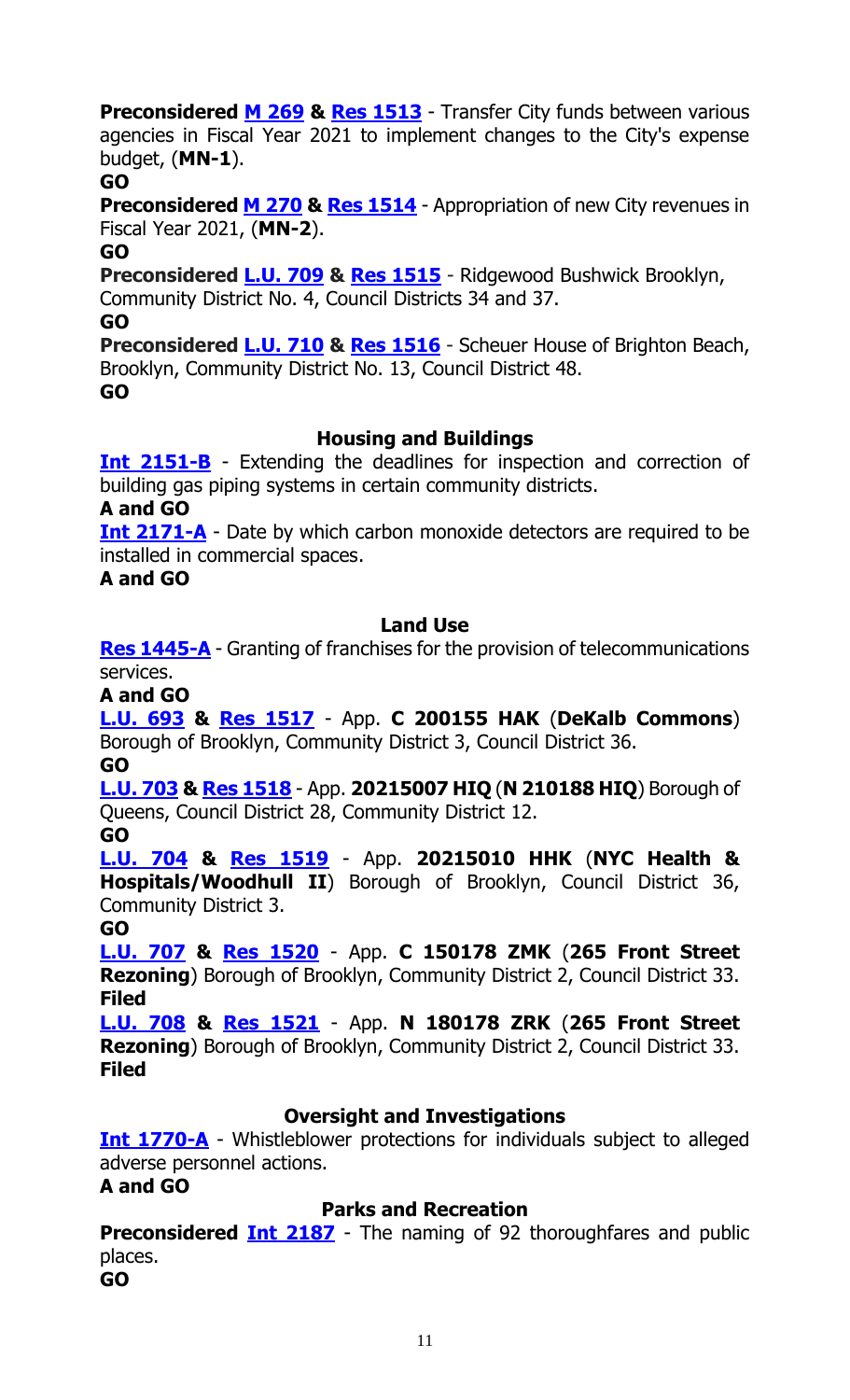# **Rules, Privileges and Elections**

**[M 264](https://legistar.council.nyc.gov/LegislationDetail.aspx?ID=4710855&GUID=FF265F57-3786-4F6D-B64D-340F16042DA1&Options=&Search=) & [Res 1522](https://legistar.council.nyc.gov/LegislationDetail.aspx?ID=4735654&GUID=3B118237-BA4E-41DE-9C42-7201D6F84C1D&Options=ID|Text|&Search=)** - Bronx County Democratic Committee recommending the name of **Miguelina Camilo** to the Council regarding her appointment to the office of Commissioner of Elections.

#### **GO**

**[M 265](https://legistar.council.nyc.gov/LegislationDetail.aspx?ID=4710856&GUID=7823523D-162F-47B1-A905-46450FC7031A&Options=&Search=) & [Res 1523](https://legistar.council.nyc.gov/LegislationDetail.aspx?ID=4735655&GUID=D639474C-0820-49BB-87A0-D60AF85849C5&Options=ID|Text|&Search=)** - Richmond County Democratic Committee recommending the name of **Patricia Anne Taylor Carsel** to the Council regarding her re-appointment as Richmond County Democratic Commissioner of Elections.

#### **GO**

**[M 266](https://legistar.council.nyc.gov/LegislationDetail.aspx?ID=4710857&GUID=278574DD-AE58-4F7A-BCAE-0D3DF35689F6&Options=&Search=) & [Res 1524](https://legistar.council.nyc.gov/LegislationDetail.aspx?ID=4735656&GUID=AC2B3FF1-D367-434A-A5CA-1EBA90E223F1&Options=ID|Text|&Search=)** - New York County Democratic Committee recommending the name of **Tiffany Townsend** to the Council regarding her appointment to the office of Commissioner of Elections. **GO**

#### **GENERAL ORDER CALENDAR**

**[LU 696](https://legistar.council.nyc.gov/LegislationDetail.aspx?ID=4697127&GUID=38BC64F1-EB4B-40E6-8B7C-DC3430B03C14&Options=&Search=) & Res [1525](https://legistar.council.nyc.gov/LegislationDetail.aspx?ID=4726982&GUID=47C0EF00-8447-4819-BDD5-79A6CABEC753&Options=ID|Text|&Search=)** - App. **C 200092 ZMK** (**312 Coney Island Avenue Rezoning**) Borough of Brooklyn, Community District 7, Council District 39. **GO**

**[LU 697](https://legistar.council.nyc.gov/LegislationDetail.aspx?ID=4697128&GUID=0EBA3D95-E1E7-4188-90F4-1FD2DC22FCCA&Options=&Search=) & Res [1526](https://legistar.council.nyc.gov/LegislationDetail.aspx?ID=4726983&GUID=B94734A3-21B7-422D-9A98-64608DC21348&Options=ID|Text|&Search=)** - App**. N 200093 ZRK** (**312 Coney Island Avenue Rezoning**) Borough of Brooklyn, Community District 7, Council District 39. **GO**

**[LU 698](https://legistar.council.nyc.gov/LegislationDetail.aspx?ID=4699458&GUID=E992893A-3069-451C-B074-A7A226826833&Options=&Search=) & Res [1527](https://legistar.council.nyc.gov/LegislationDetail.aspx?ID=4726984&GUID=FDB178F9-EFFA-40D1-9506-7BA4972C5A5B&Options=ID|Text|&Search=)** - App. **C 200094 ZSK** (**312 Coney Island Avenue**) Borough of Brooklyn, Community District 7, Council District 39. **GO**

# **Roll Call**

**13. INTRODUCTION & READING OF BILLS** See Attached **14. DISCUSSION OF RESOLUTIONS 15. RESOLUTIONS** None **16. GENERAL DISCUSSION 17. EXTENSION OF REMARKS**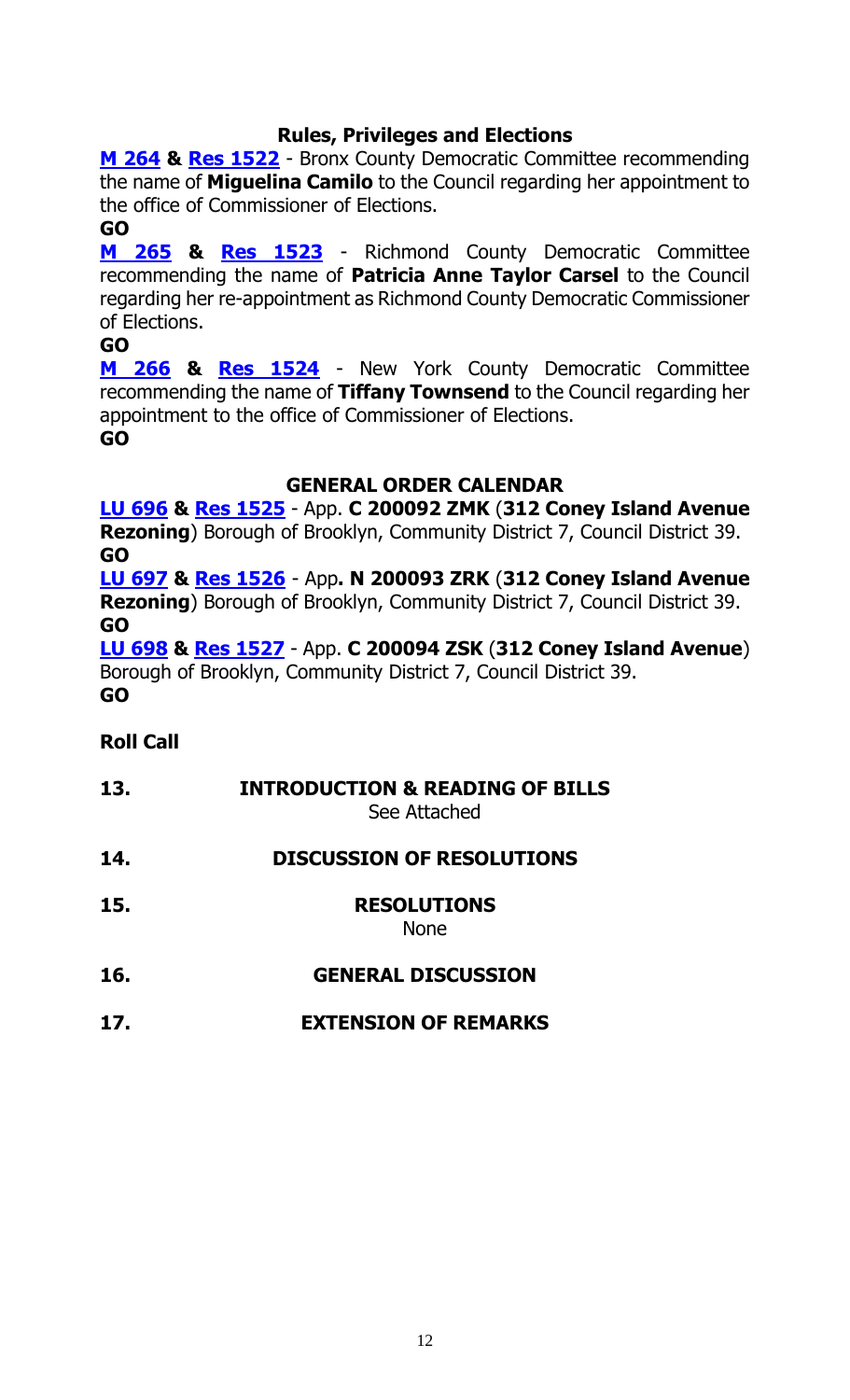#### **INTRODUCTION AND READING OF BILLS [Int 2186](https://legistar.council.nyc.gov/LegislationDetail.aspx?ID=4735629&GUID=BAACDD2D-290D-4F35-B0F7-578E4458498A&Options=ID|Text|&Search=)**

By The Speaker (Council Member Johnson) and Council Members Reynoso, Lander, Rivera, Gibson, Kallos, Salamanca, Brannan, Levin, Rodriguez and Powers:

A Local Law to amend the New York city charter, in relation to requiring a comprehensive long-term plan.

#### **Governmental Operations**

#### **Preconsidered [Int 2187](https://legistar.council.nyc.gov/LegislationDetail.aspx?ID=4734370&GUID=26BA0E27-8A2A-41E5-BD41-F8BB3CB8384B&Options=ID|Text|&Search=)**

By Council Members Adams, Ayala, Barron, Borelli, Brannan, Cabrera, Chin, Cohen, Constantinides, Cornegy, Jr., Cumbo, R. Diaz, Dromm, Eugene, Gibson, Gjonaj, Grodenchik, Holden, Koslowitz, Lander, Levin, Levine, Maisel, Matteo, Miller, Moya, Perkins, Reynoso, Rivera, Rodriguez, Rose, Salamanca, Jr., Torres, Treyger, Ulrich, Vallone and Van Bramer:

A Local Law in relation to the naming of 92 thoroughfares and public places, Pandit Ramlall Way, Borough of Queens, Henry Clayton Street, Borough of Queens, Little Guyana Avenue, Borough of Queens, Coach Skip Branch Way, Borough of Manhattan, Lou 'Big Lou' Torres Way, Borough of the Bronx, Terence Cardinal Cooke Way, Borough of Manhattan, Police Officer Randolph Holder Way, Borough of Manhattan, Akai Gurley Way, Borough of Brooklyn, MaryLou Cerqua Way, Borough of Staten Island, Clifford Holtermann Way, Borough of Staten Island, Peter Catello Way, Borough of Staten Island, Anthony M. Scarpaci Sr. Way, Borough of Brooklyn, Nilda Velazquez Way, Borough of the Bronx, Five Points, Borough of Manhattan, Bishop Michel White Way, Borough of the Bronx, Lt. Paramedic Edith Elida Torres Way, Borough of Queens, Yusuf Kirriem Hawkins Way, Borough of Brooklyn, Richard Wright Way, Borough of Brooklyn, Melquain Jatelle Anderson Drive, Borough of Brooklyn, Ida B. Wells Plaza, Borough of Brooklyn, Jitu Weusi Plaza, Borough of Brooklyn, Dr. Sam Pinn Way, Borough of Brooklyn, Joe Torres Way, Borough of the Bronx, Janta-Połczyńska Polish Heroes Way, Borough of Queens, Dr. Roy Hastick Sr. Way, Borough of Brooklyn, Bishop Ceacer Gooding Road, Borough of the Bronx, Naimah Bilal Way, Borough of the Bronx, Joanne Webb-Dixon Way, Borough of the Bronx, Brandon Hendricks-Ellison Boulevard, Borough of the Bronx, Daniel C. Cestaro Way, Borough of the Bronx, Beatrice Castiglia Catullo Way, Borough of the Bronx, Joe DeSimone Way, Borough of the Bronx, Lorraine Nugent Way, Borough of the Bronx, 5th Bombardment Squadron Memorial Way, Borough of Queens, Council Member Thomas V. Ognibene Way, Borough of Queens, Neir's Tavern Way, Borough of Queens, Detective Jeffrey A. Lee Way, Borough of Queens, Rabbi Dr. Asher Murciano Way, Borough of Queens, Mary Sansone Way, Borough of Brooklyn, Joseph A. Ferris Way, Borough of Brooklyn, Jose A. Perez Way, Borough of Brooklyn, Pete Hamill Way, Borough of Brooklyn, Firefighter John "Jack" Toomey Way, Borough of Brooklyn, St. Raphael of Brooklyn Place, Borough of Brooklyn, Cecil Corbin-Mark Way, Borough of Manhattan, Lewis A. Fidler Way, Borough of Brooklyn, Mary "Mary C" Cali-Dalton Way, Borough of Staten Island, Floyd H. Flake Boulevard, Borough of Queens, David F. Bluford Way, Borough of Queens, Priscilla Carrow Way, Borough of Queens, Lorena Borjas Way, Borough of Queens, Vera E. Thompson Way, Borough of Queens, Lamont "Big L" Coleman Way, Borough of Manhattan, Calle Frenchie, Borough of Brooklyn, Antoinette Ali-Sanders Way, Borough of Queens, Chanta Howard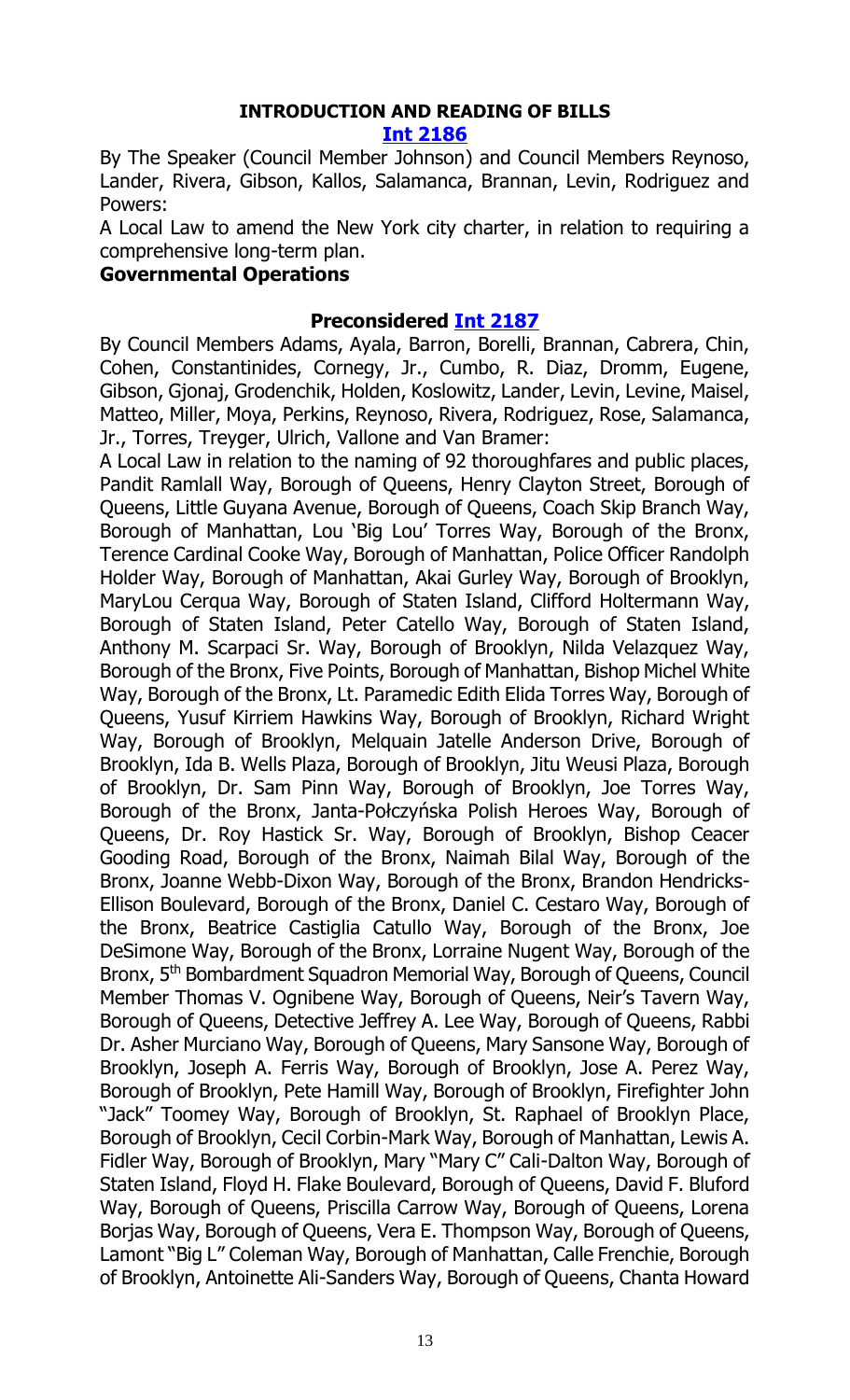Way, Borough of Queens, Benjamin Wright Way, Borough of Queens, Jules Taylor Way, Borough of Queens, Harry T. Burleigh Place, Borough of Manhattan, Walther Delgado Way, Borough of Manhattan, Victor Victor Way, Borough of Manhattan, Miguel A. Melenciano Way, Borough of Manhattan, Healthcare Heroes Way, Borough of Manhattan, Hon. Vito J. Titone Way, Borough of Staten Island, Coach John Tobin Corner, Borough of Staten Island, Nurse Patricia Mary Farrington Way, Borough of Staten Island, Educator & Athlete Arnold Obey Way, Borough of Staten Island, Albert "Al" Quinones Way, Borough of the Bronx, Heidi Hynes Way, Borough of the Bronx, Rev. Wendell T. Foster Way, Borough of the Bronx, Union Grove Missionary Baptist Church Way, Borough of the Bronx, Reverend Dr. Henry Bolden Boulevard, Borough of the Bronx, Frederick 'Fred The Godson' Thomas Avenue, Borough of the Bronx, Pastor Marie C. Norwood Way, Borough of the Bronx, Carl Reiner Lane, Borough of the Bronx, Anne Bancroft Way, Borough of the Bronx, Joseph Migliucci Way, Borough of the Bronx, Teitel Brothers Lane, Borough of the Bronx, Cosenza Way, Borough of the Bronx, Madonia Way, Borough of the Bronx, Lawrence Fisk Way, Borough of Brooklyn, Carmela 'Mrs. C' Casamento Way, Borough of Brooklyn, Glenda Cohen Street, Borough of Queens, Msgr. John C. Tosi Way, Borough of Queens, Don McCallian Way, Borough of Queens, George S. Kaufman Way, Borough of Queens, Luis Alvarez Way, Borough of Queens, Tarlach Mac Niallais Way, Borough of Queens, Edward Charles "Whitey" Ford Way, Borough of Queens, Community Leader William L. Taitt Way, Borough of Staten Island, Big Punisher Way, Borough of the Bronx, Pfc. Luke N. Gasparre Way, Borough of Queens and the repeal of section 16 of local law number 158 for the year 2019 and sections 34, 37 and 45 of local law number 26 for the year 2020.

#### **Parks and Recreation**

# **[Int 2188](https://legistar.council.nyc.gov/LegislationDetail.aspx?ID=4735630&GUID=DCF1AD99-963E-40D4-8A9D-2B5A5A5D5146&Options=ID|Text|&Search=)**

By Council Member Ayala:

A Local Law to amend the administrative code of the city of New York, in relation to the police department's response to students in emotional crisis in public schools.

# **Public Safety**

#### **[Res 1508](https://legistar.council.nyc.gov/LegislationDetail.aspx?ID=4735631&GUID=6CB29CDA-8E33-41CA-B71E-D0088E65B4DA&Options=ID|Text|&Search=)**

By Council Member Constantinides:

Resolution supporting the passage of the Green Amendment to the New York State Constitution.

# **Environmental Protection**

# **Preconsidered [Res 1509](https://legistar.council.nyc.gov/LegislationDetail.aspx?ID=4734781&GUID=6A24740F-A35B-4D0E-914A-6F5A15A438B7&Options=ID|Text|&Search=)**

By Council Member Dromm:

Resolution approving the new designation and changes in the designation of certain organizations to receive funding in the Expense Budget.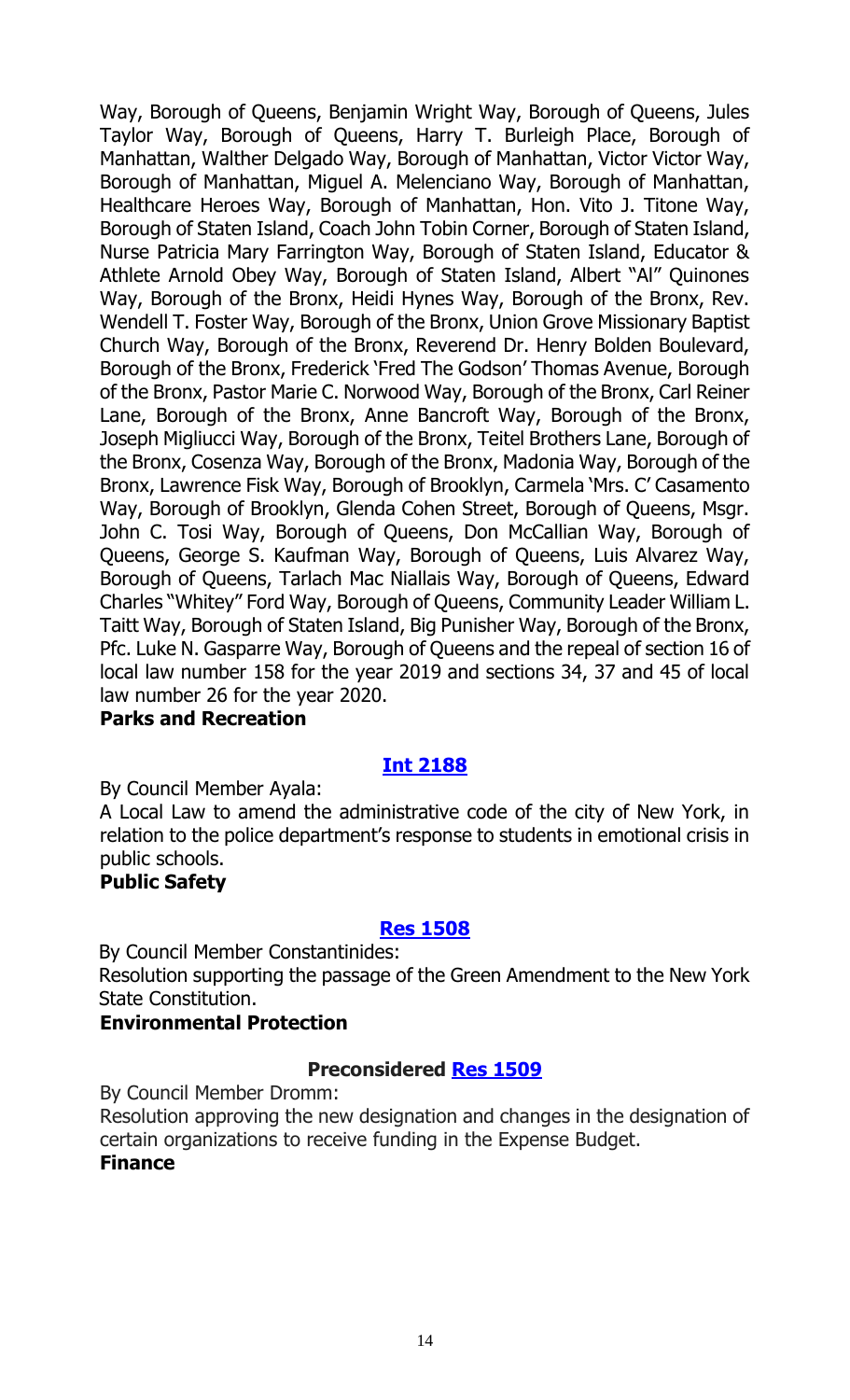# **[Int 2189](https://legistar.council.nyc.gov/LegislationDetail.aspx?ID=4735633&GUID=D29B1A27-58BD-44A4-8544-66E9FFEF7FDD&Options=ID|Text|&Search=)**

By Council Member Gjonaj:

A Local Law in relation to requiring the office of long-term planning and sustainability to study underground power lines.

#### **Resiliency and Waterfronts**

#### **[Int 2190](https://legistar.council.nyc.gov/LegislationDetail.aspx?ID=4735635&GUID=33F318E9-3948-4CFA-8EC3-F901611A475F&Options=ID|Text|&Search=)**

By Council Member Powers:

A Local Law to amend the administrative code of the city of New York, in relation to providing noise inspection reports.

#### **Environmental Protection**

#### **[Res 1510](https://legistar.council.nyc.gov/LegislationDetail.aspx?ID=4734465&GUID=C88C2313-CC6E-4B43-919F-2B917A2F82FD&Options=ID|Text|&Search=)**

By Council Member Reynoso:

Resolution calling on the New York City Department of Sanitation and the Department of Parks and Recreation to continue to engage and collaborate with local communities to encourage and allow community composting to be carried out on parkland that is safe for residents.

#### **Parks and Recreation**

#### **[Int 2191](https://legistar.council.nyc.gov/LegislationDetail.aspx?ID=4735632&GUID=9AEC685E-0E37-4D72-9265-5F96941D900E&Options=ID|Text|&Search=)**

By Council Member Rivera:

A Local Law to amend the administrative code of the city of New York, in relation to reporting on surveillance data.

#### **Governmental Operations**

#### **[Res 1511](https://legistar.council.nyc.gov/LegislationDetail.aspx?ID=4735634&GUID=3388ACBE-841C-4149-84CA-F84D4EBAC02F&Options=ID|Text|&Search=)**

By Council Member Rivera:

Resolution calling upon Congress to pass, and the President to sign, legislation requiring that any public housing development undergoing the Rental Assistance Demonstration Program (RAD) conversion to include as part of the conversion process, a full vote of all tenants in the respective public housing development at the end of a robust resident outreach process, with a majority of tenants favorably approving, in order for the conversion to move forward **Public Housing**

#### **[Int 2192](https://legistar.council.nyc.gov/LegislationDetail.aspx?ID=4735640&GUID=1004CF8C-1FFA-4DC6-B9B6-82F97ED4CE07&Options=ID|Text|&Search=)**

By Council Members Rosenthal and Dromm:

A Local Law to amend the New York city charter and the administrative code of the city of New York, in relation to advancing gender, racial, sexual orientation and income equity.

#### **Women and Gender Equity**

#### **[Res 1512](https://legistar.council.nyc.gov/LegislationDetail.aspx?ID=4735638&GUID=700DB73F-7327-4E42-9498-9415964D2BCB&Options=ID|Text|&Search=)**

By Council Member Rosenthal:

Resolution calling upon the New York State Legislature to pass, and the Governor to sign, A.9041-A/S.7231-A, in relation to requiring the recording of mezzanine debt and preferred equity investments and including them in the mortgage recording tax.